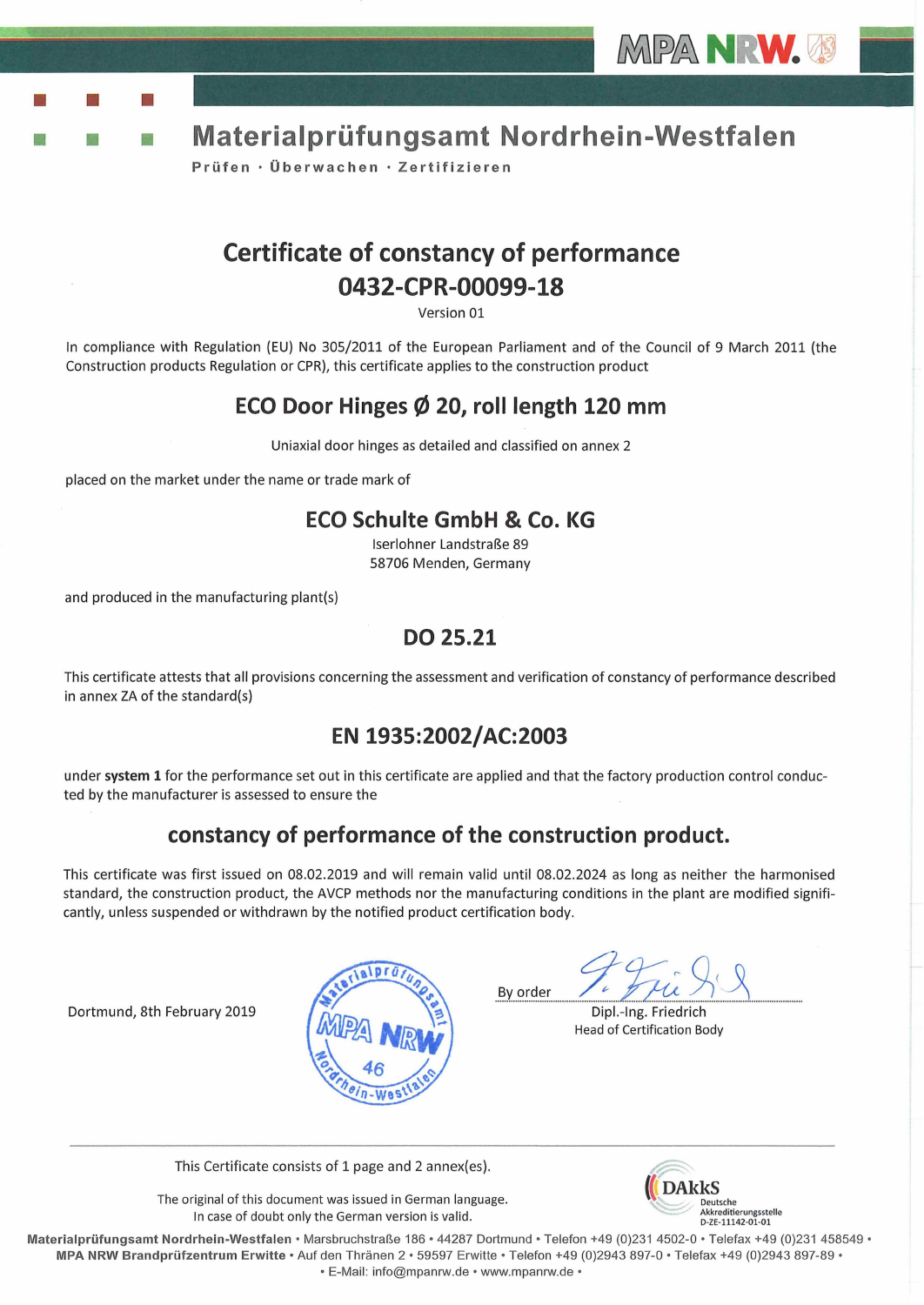



# Materialprüfungsamt Nordrhein-Westfalen

Prüfen · Überwachen · Zertifizieren

### **Door hinges Series ECO**

m.

## **Manufacturing plant**

| Product         | Manufacturer and manufacturing plant     |  |
|-----------------|------------------------------------------|--|
| ECO Door hinges | ECO Schulte Doorsystems Zhuhai Co., Ltd. |  |
|                 | Zhuhai, China                            |  |
| $\phi$ 20       | No. 31, Zhuhai Free Trade Zone           |  |
| 120mm           | CN-Zhuhai Guangdong                      |  |
|                 | DO 25.21                                 |  |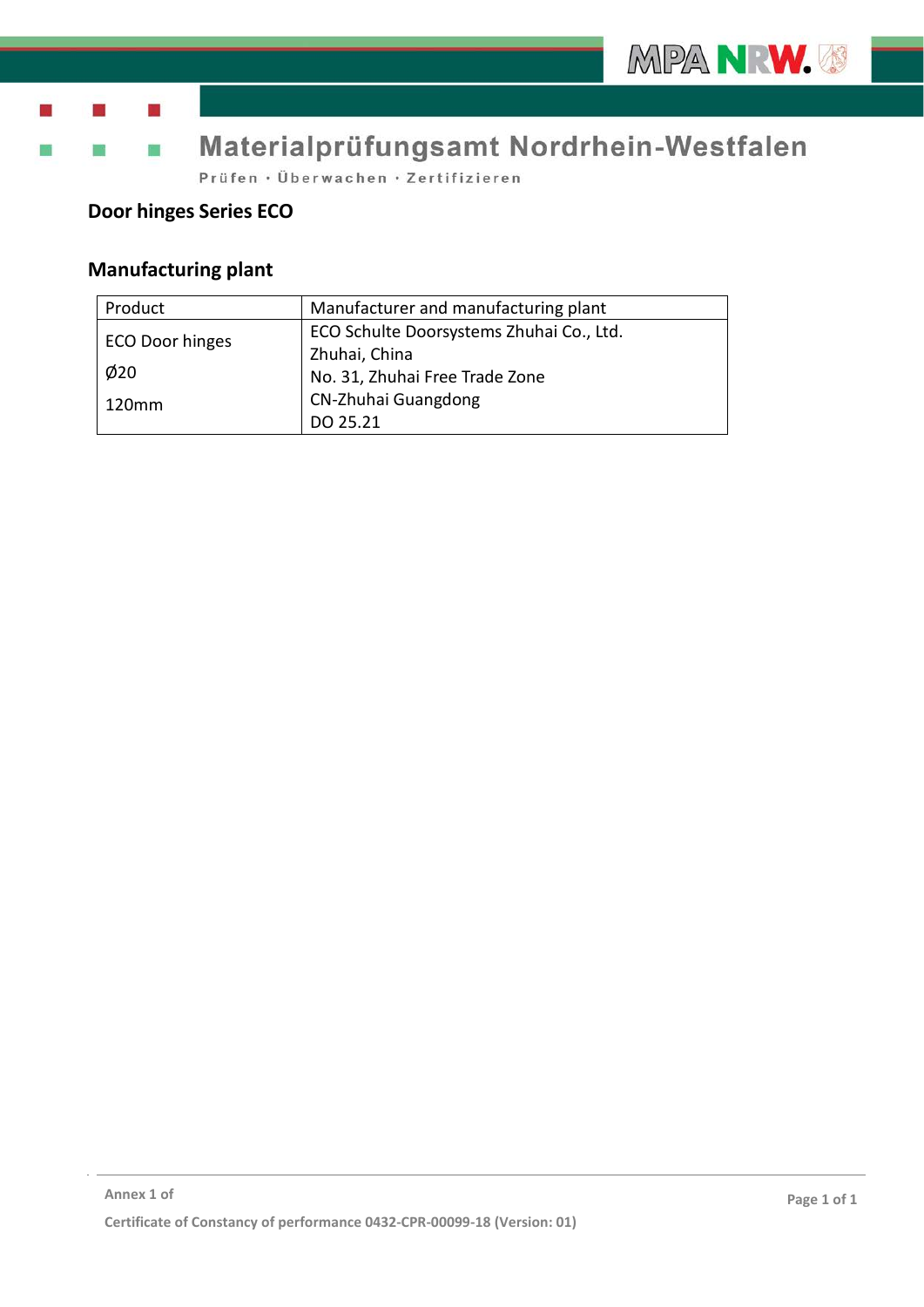# Materialprüfungsamt Nordrhein-Westfalen

Prüfen · Überwachen · Zertifizieren

#### **ECO Door Hinges Ø20 mm, 120 mm**

| Type:                      | OBX-20-1531/120                     |  |
|----------------------------|-------------------------------------|--|
|                            | OBX-20-1532/120                     |  |
|                            | OBX-20-1951/120                     |  |
| <b>Roll length:</b>        | $120 \text{ mm}$                    |  |
| <b>Roll diameter:</b>      | $20 \text{ mm}$                     |  |
| <b>Material thickness:</b> | Frame part 3.5 mm, wing part 3.5 mm |  |
| <b>Material:</b>           | 1.4301                              |  |
| <b>Installation</b>        | rebated                             |  |
|                            |                                     |  |
| <b>Classification:</b>     | 4 7 7 1 1 4 1 14                    |  |

#### *Intended use:*

| <b>Essential properties</b> | Sections with requirements in<br>EN 1935:2002/A1:2003       | Performance of the product                                         |
|-----------------------------|-------------------------------------------------------------|--------------------------------------------------------------------|
| Self-closing                | Starting measurement of the friction torque<br>5.1          | Passed Class 14                                                    |
|                             | Load deformation<br>5.2.1                                   | Passed Class 14                                                    |
|                             | 5.2.2<br>Overload                                           | Passed Class 14                                                    |
|                             | 5.3<br>Shear strength                                       | Passed Class 14                                                    |
|                             | Door hinges for fire- and/or smoke protection doors<br>5.6  | Passed Class 1                                                     |
| Durability                  | Durability operation test<br>5.4                            | Passed Class 14                                                    |
|                             | Door hinge groups with common design characteristics<br>5.8 | Same pivot bearing, same roll diameter,<br>same material thickness |
|                             | 5.5<br>Corrosion resistance                                 | Passed Class 4<br>1.4301:                                          |
| Dangerous substances        | Annex ZA.3                                                  | The manufacturer has not declared any                              |
|                             |                                                             | danaerous substances.                                              |